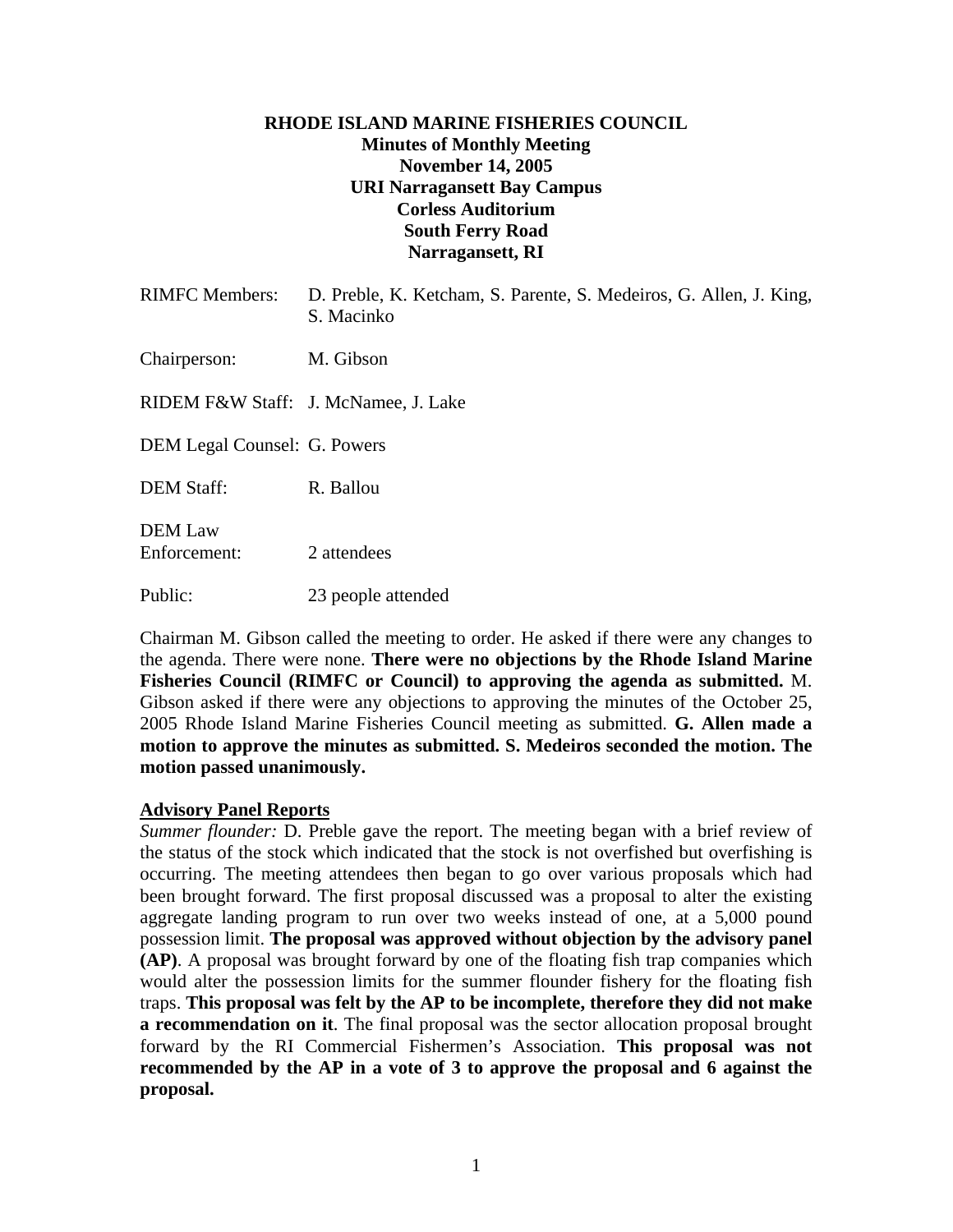C. Brown made a statement that there may have been an error in the mailing as two of the AP representatives who would have voted in favor of the sector allocation proposal stated that they did not receive a notice of the meeting. He went on to state that it appeared to him that his proposal had sustained a considerable amount of damage prior to it being presented to the AP as several members had already made up their minds to vote against it. An article had also been written prior to it being presented to the AP by one of the AP members which voiced opposition to the proposal. He felt this was unfair as a proposal should be listened to and voted on according to its merit. He asked that AP members be informed that their objective as members of the panel is to protect the fishery resource and this should be their focal point. In conclusion he felt the policy of keeping the fishery open year round leads to some of the exclusionary tactics used by stakeholder groups, which he felt had been apparent during this process.

M. Gibson stated that the Council does not have any purview over positions people take outside of the Council process. He went on to state that he had discussed the mailing issue with staff and they did not feel that any anomalies had occurred during the mailing of the notice for this meeting.

*Scup/Black sea bass:* The report was included for review as the full report had been given during the previous meeting. The recommendations from the advisory panel were for status quo in the scup general category fishery, status quo for the black sea bass fishery, and the floating fish trap sector was tasked with coming forward with a consensus plan for their scup fishery. The trap companies subsequently submitted a plan during the public hearing.

*Industry Advisory Committee:* The report was included for review as the full report had been given during the previous meeting. The recommendation from the panel was to approve of the SAFIS regulations with the exception of the pricing requirement. The panel had suggested that a more streamlined process be developed for entering the pricing data.

## **New Business**

*Council advice to Director on public hearing items:* The Council decided to go through the hearing items one by one and give advice as they went. The first item was the state electronic dealer reporting requirements. J. McNamee stated that DEM Law Enforcement had made a comment for a change to the penalty clause which was 30 days for a first violation, 90 days for a second violation, 365 days for a third violation, and revocation for a fourth violation. K. Ketcham asked if there was a gear specification requirement in the proposed regulation. J. Lake stated that there currently was not, but gear type would be captured upon the institution of a state finfish logbook, which was planned for 2007. He went on to state that SAFIS does have a field for gear, however dealers are not required to enter data in to it. **S. Medeiros made a motion to recommend to the Director of DEM (Director) that he adopt the SAFIS regulations as submitted with the penalty changes as suggested by DEM law enforcement. D. Preble seconded the motion. K. Ketcham proposed a friendly amendment which would add a**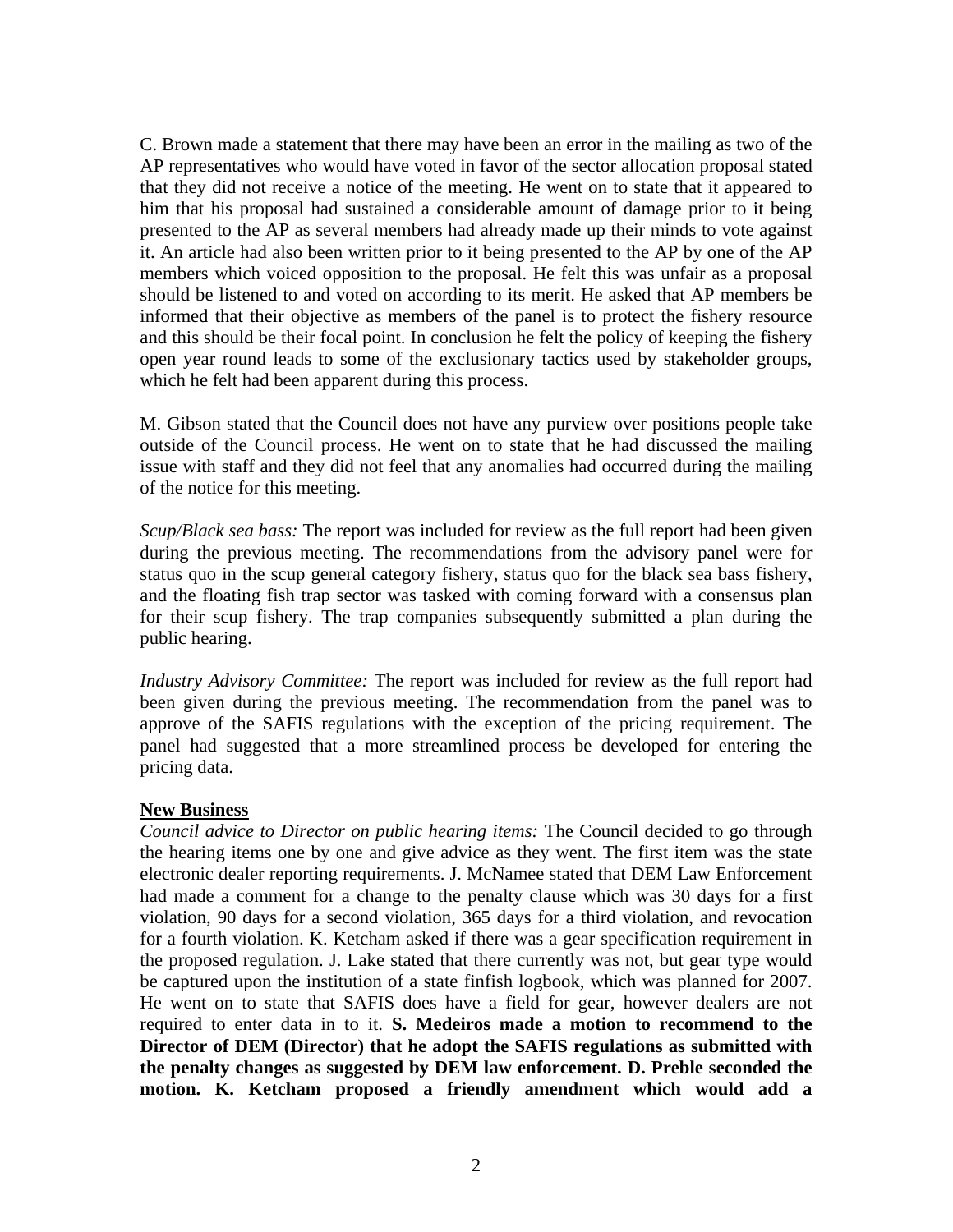**requirement for the gear type field in SAFIS to be filled out. The maker of the motion and the second to the motion did not object to this friendly amendment.** M. Plaia restated his public comment about the landing language being changed to land and or purchased. C. Brown stated that it was important to get gear type data because he felt much of the new entry in to commercial fishing would be based around this data. J. Lake stated that adding the gear type was something totally new for the dealers to enter; they had not done this at all up to this point. **The motion passed unanimously.**

The next public hearing item was summer flounder quota management proposals for 2006. S. Macinko stated that he was recusing himself from this agenda item because of an inadvertent but potential conflict of interest as he was coauthor of a study which would be conducted on sector allocation were it to be approved. S. Medeiros asked if K. Ketcham should recuse himself as he was one of the boats which would participate in the sector proposal. M. Gibson stated that this was outside of the purview of the chair or the Council to make this decision and K. Ketcham had chosen to not recuse himself. K. Ketcham stated that he had spoken with Senator Sosnowski who was the legislator who drafted the current Council statute, and she advised him that because the Council was only an advisory body, he need not recuse himself from the vote because his advice was still pertinent. **G. Allen made a motion to advise the Director to approve the status quo summer flounder management proposal. D. Preble seconded the motion. The motion passed unanimously.** 

**S. Medeiros made a motion to recommend to the Director to approve the aggregate landing proposal as submitted with the caveat that the Division of Fish and Wildlife (DFW) should have the ability to adjust the specified possession limit pending the outcome of the summer flounder quota for 2006. D. Preble seconded the motion. The motion passed unanimously.** 

G. Allen stated that he recommended to the Council that they not take any action on the floating fish trap proposal as he did not see any comment in support of this proposal. The Council took no action on the floating fish trap proposal.

D. Preble commented that rationalization, which is how he characterized the sector allocation proposal, was something that he felt would be coming to the forefront of fisheries management in the future. He felt that the sector allocation proposal as submitted had some fatal flaws in it, therefore he would not be voting in favor of it this evening. He went on to state that he did not want this proposal to simply go away. He thought it was a thoughtful proposal and because he felt that quota management was not working, new ways of management should be looked in to. For this reason he wanted the Council to form a working group to continue to work on a program like this in order to work out what he perceived as fatal flaws in the current proposal. S. Parente stated that he disagreed with D. Preble and felt that quota management was working as he has witnessed fluke fishing along the south shore of RI getting better in the most recent years. For this reason he did not feel a sector allocation plan was necessary. K. Ketcham stated that it is apparent the quota method is not working as RI was looking at taking a reduction in 2006. His main concern was preserving the resource and he felt that sector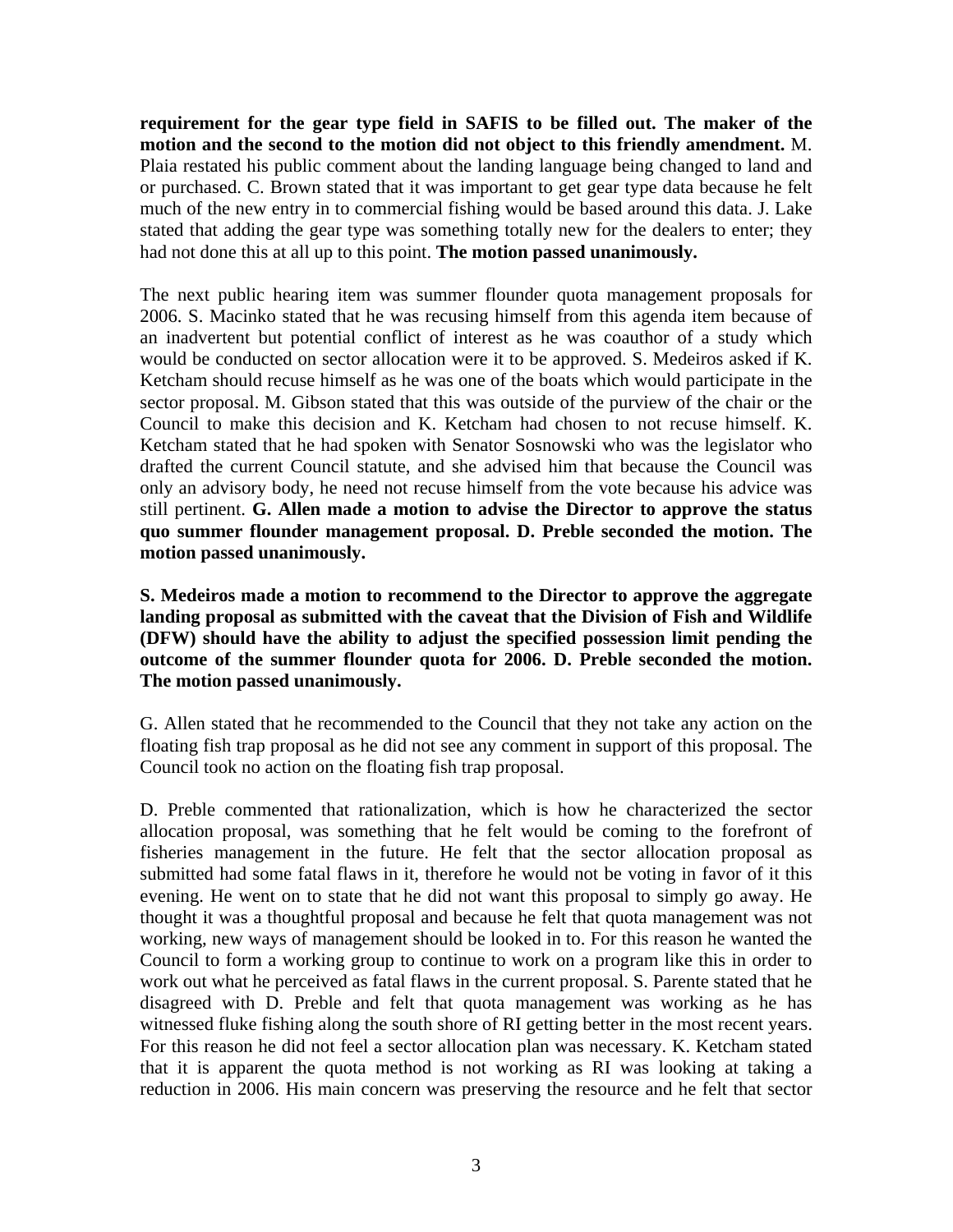allocation was a way to do this. S. Medeiros stated that he was against the proposal citing that the AP voted against it and public comment was overwhelmingly against it. He went on to state that he felt the proposal was unfair to smaller commercial vessels and would also be detrimental to recreational fishing. G. Allen stated that he also was against the sector allocation proposal due to his belief that sector allocation would be detrimental to the recreational fishery. He quoted from the written comment which was handed in by A. Conti. **K. Ketcham made a motion to recommend to the Director that he adopt the sector allocation proposal. There was no second to the motion. D. Preble made a motion to recommend to the Director that he convene a study group (including stakeholders) to continue researching sector allocation. The motion was seconded by K. Ketcham.** M. Gibson suggested that unless there were objections from the Council, they did not need to vote on the proposal, the recommendation would be passed along to the Director and the DFW could look in to ways on how best to develop a working group to research this further. This would then be reported back to the Council for action. **There were no objections from the Council.** C. Brown stated that he hoped the working group would be populated with individuals who wanted the proposal to succeed, not those who were determined to see it fail. S. Medeiros suggested that only having individuals participate who are for the proposal will lead to problems with opposition when a proposal is redeveloped.

The next item was management proposals for the commercial scup fishery. **S. Parente made a motion to recommend to the Director that he adopt the rod and reel proposal for scup. S. Medeiros seconded the motion.** There were Council and audience discussions on the merits of each of the general category proposals. J. King asked if there was a way to send the proposals back to the AP in order to hash out a compromise proposal. M. Gibson stated that there would be time as the state fishery did not start until May 1<sup>st</sup>. The Council voted 2 to approve (S. Medeiros, S. Parente), 5 against **approving (J. King, G. Allen, S. Macinko, K. Ketcham, D. Preble). The motion failed. K. Ketcham made a motion to recommend to the Director that he approve the status quo proposal. G. Allen seconded the motion. The motion passed unanimously.** 

The floating fish trap companies had developed a consensus proposal for the commercial scup fishery. G. Allen asked that T. Hoxsie speak to his written comment. K. Ketcham asked per A. Glidden's suggestion at the public hearing, whether the DFW could add language to allow the DFW some control over the possession limits. **S. Medeiros made a motion to recommend to the Director that he adopt the floating fish trap consensus proposal with the addition of language allowing the DFW to adjust possession limits as needed. K. Ketcham seconded the motion. The motion passed unanimously.**

The last item was the black sea bass quota management plan. No new proposals had come forward therefore there was only the advisory panel recommended status quo proposal to present to the Council. **D. Preble made a motion to recommend to the Director that he adopt the status quo proposal. J. King seconded the motion. The motion passed unanimously.**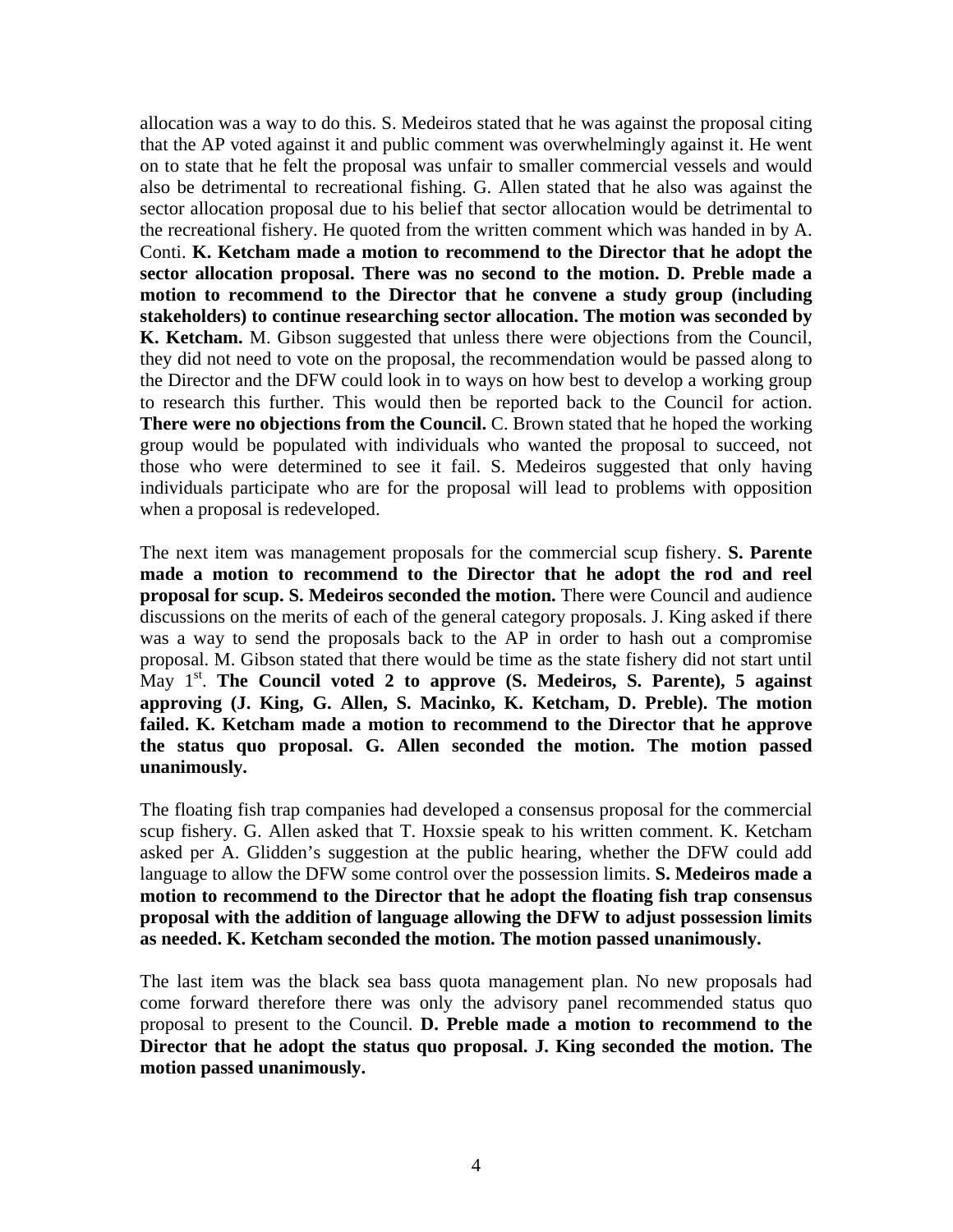## **Old Business**

*Council comments on 804 spending:* M. Gibson stated that this was a follow up item from the previous Council meeting. He had received two requests, one for monetary contributions to the RI Shellfishermen's Association (RISA) seeding program, and one to use some of the 804 money to boost observer coverage in Narragansett Bay. J. King commented on the request to supplement the seeding program run by RISA and a second request was for more money to go in to the shellfish transplant program. He noted two reasons for supplementing the shellfish transplant program; 1.they ran out of money last year prior to all the transplants taking place and, 2. one of the transplant areas had to be opened early due to the catastrophic shellfish closure of the bay. This area had no shellfish left in it. M. Gibson stated that he would forward this advice on to the Director.

*Floating fish trap regulation discussion:* J. McNamee stated that a memo was mailed to the Council members after the packet had been mailed out with the information from the Coast Guard that they had been looking for. The information came from the Coat Guard even though the memo was printed on DFW letterhead. The memo stated the recommendations for marine markings for a number of the floating fish traps. It also gave the locations on a chart. G. Allen asked the Council to authorize that the fish panel be convened to go over the findings of the Coast Guard and to also make sure all of the interested parties were on the same page with regard to the floating fish trap requirements in 2006. He requested that at least one of the Coast Guard representatives be present at this meeting as well as DEM law enforcement. Lastly he wanted the meeting to be held in December. There were no objections from the Council on this course of action.

*Economic impact memo from DEM legal counsel:* M. Gibson stated that this had been passed out at last month's Council meeting. He stated that it had been placed on the agenda again in case any Council members had questions to pose to DEM legal counsel. S. Parente stated that he did not feel the original question had been totally answered by the memo provided to the Council. G. Powers stated that there is no economic impact study required however there are several procedural requirements which have to be met which take in to account economic impacts. These procedures also bring the state in to compliance with federal economic impact requirements. B. Ballou commented that a recently enacted procedure called Reg Flex has been done for the past year in which all proposed regulatory changes are sent to the Governor's office and the Economic Development Corporation (EDC) and these offices can request that the promulgating department do an analysis if they deem it appropriate.

*Nomination for the vacant RIMFC seat:* J. McNamee stated that a vacancy on the Council still existed from when S. Cobb left well over a year ago. A solicitation had been done and one response was received from Dr. Boze Hancock. The Council had already commented on Dr. Hancock's nomination. In the interim, a second nominee had come forward, Dr. Christopher Anderson, and his biographical information had been provided to the Council. The Council was now being given the opportunity to comment on Dr. Anderson's nomination. Both Dr. Anderson and Dr. Hancock would be forwarded to the Governor's office as nominees to the Council. D. Preble stated that he felt this was exactly the type of individual that should be appointed to the Council as his expertise and